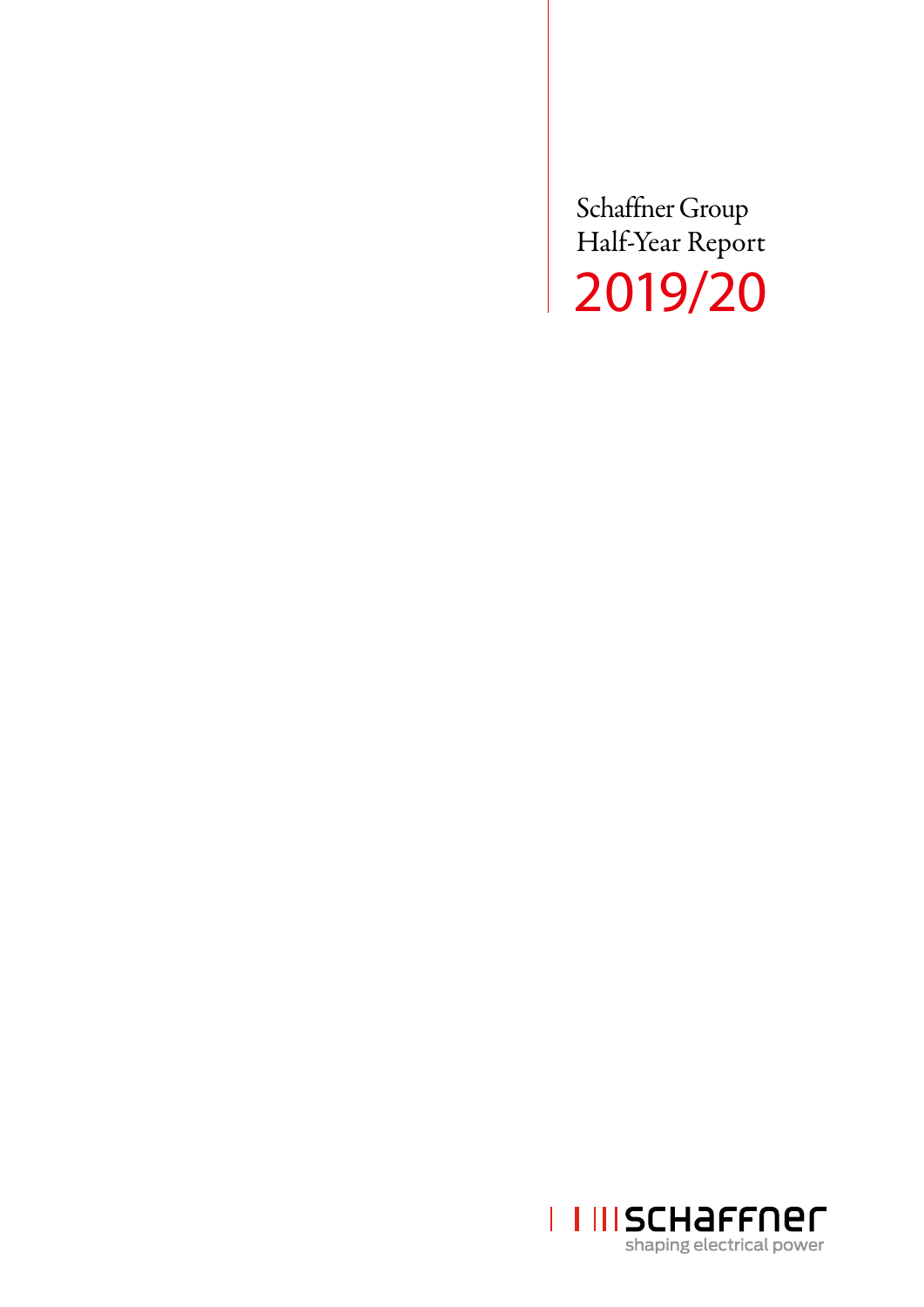# Schaffner remains in the profit zone despite significant drop in sales

1

The global corona pandemic is also affecting the Schaffner Group's business. The noticeable decline in demand has significantly slowed down sales and new orders. Thanks to immediately initiated cost-cutting measures, the Schaffner Group remained in the profit zone in the first half of fiscal 2019/20. Supply capability was ensured at all times, taking into account strict safety measures for employees. The strategic projects are being continued consistently.

Adversely affected by a slowdown in major end markets in the first quarter and the negative impact of the virus pandemic from the second quarter, the Schaffner Group's net sales decreased by 15.2 % year-on-year to CHF 86.0 million in the first half of fiscal 2019/20 (previous year/PY: CHF 101.4 million). In local currencies, the decline compared with the prior year was 11.9 %. New orders were down by 14.8 % year-on-year to CHF 91.3 million (PY: CHF 107.1 million). The book-to-bill ratio for the reporting period was 1.06, as in the previous year.

The Schaffner Group immediately initiated a program of measures to limit the negative effects of the corona crisis while maintaining its supply capability. The program includes short-time work, structural and capacity adjustments at the plants and in overheads, the postponement of renewal investments, and stringent cost management. In addition, the Board of Directors and the Executive Committee will waive a part of their fixed compensation in fiscal 2019/20 as an expression of solidarity. The continuation of the operation is subject to full compliance with the hygiene and distance rules, other governmental directives, and the Group's own safety precautions. The protection of employees' health is a top priority for the Schaffner Group.

Operating profit (EBIT) for the period under review amounted to CHF 0.7 million (PY: CHF 5.3 million) and net profit to CHF 0.6 million (PY: CHF 3.5 million). The gross margin was 26.6 % (PY: 28.3 %) and the EBIT margin was 0.8 % (PY: 5.2 %). As a result of the adjustments to capacity, the number of employees (persons) decreased worldwide by 211 to 2,330.

#### **Business remains broad-based**

The Schaffner Group is an established partner to customers in system-critical industries such as energy, medical technology, and transportation. Its business remains broad-based. In the period under review, 24 % (PY: 23 %) of sales were generated in the end market for efficient drive systems. As in the previous year, the automotive electronics end market accounted for 19 % of sales, power supplies in electronic devices for 14 %, and machine tools and robotics for 13 %. Rail technology accounted for 11 % (PY: 14 %), while 11 % (PY: 9 %) also came from the end market for electrical infrastructure.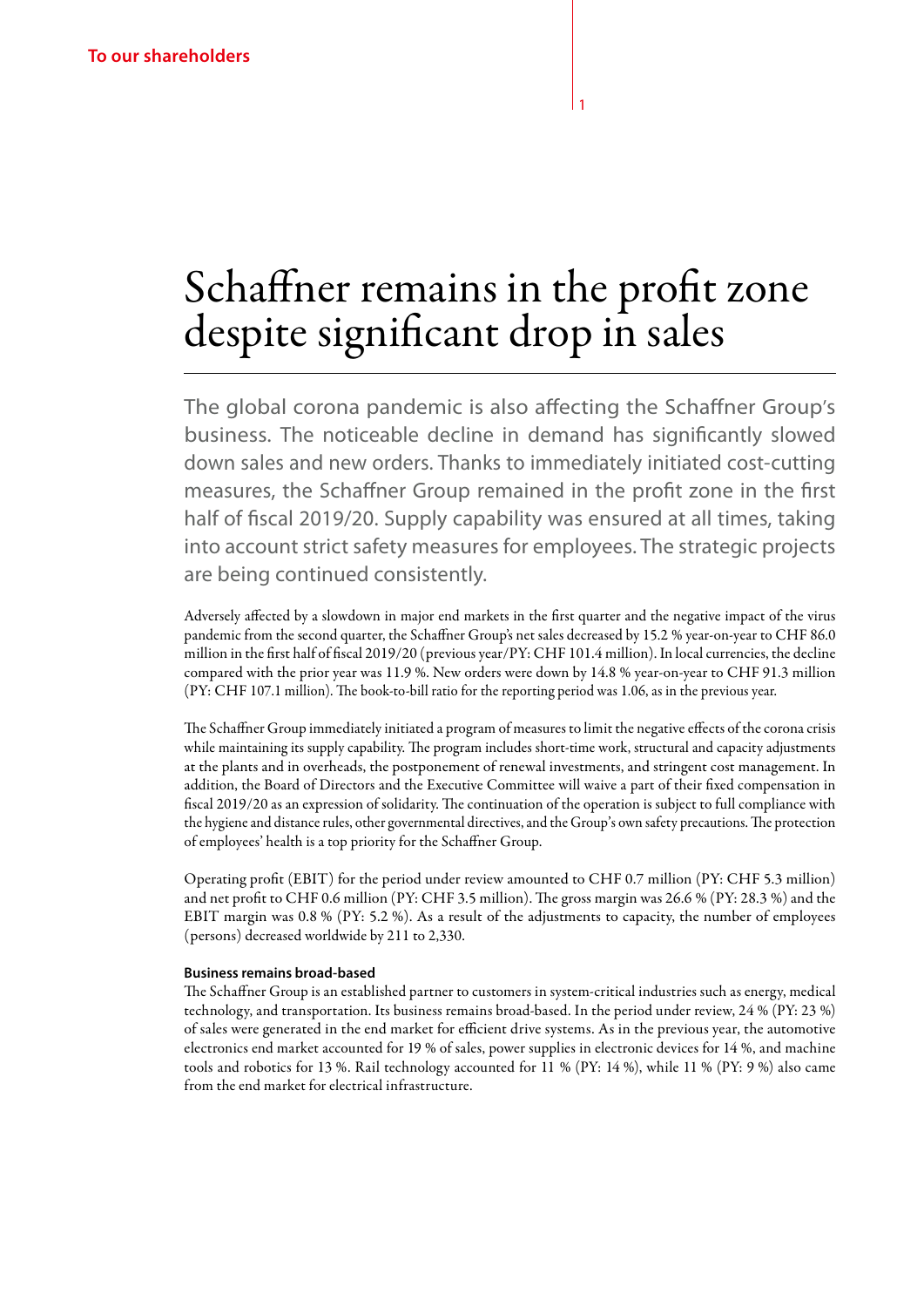As a consequence of the plant closures in the second quarter imposed by the Chinese government due to the corona pandemic, the share of Group sales attributable to the market region Asia decreased to 27 % (PY: 33 %). Europe remained the largest market region for Schaffner with 48 % (PY: 46 %) of sales. The Americas contributed 25 % (PY: 21 %) of sales.

#### **EMC division**

The EMC division, the world's leading manufacturer of EMC filters, was confronted in the first quarter of fiscal 2019/20 with a weaker dynamic in the industrial sector and further destocking by its distribution partners. A recovery in demand at the beginning of the second quarter was interrupted by the outbreak of the corona pandemic. These factors led to a 6.3 % year-on-year decline in new orders in the first half of fiscal 2019/20 to CHF 52.3 million (PY: CHF 55.9 million). Net sales decreased by 13.7 % year-on-year to CHF 46.9 million (PY: CHF 54.3 million). The book-to-bill ratio for the reporting period was a positive 1.11 (PY: 1.03). The EMC division achieved a segment operating profit (EBIT) of CHF 3.9 million (PY: CHF 7.6 million) and an EBIT margin of 8.3 % (PY: 14.0 %). In order to be well prepared for the expected recovery of the markets, the division has intensified the development effort for strategic initiatives.

#### **Power Magnetics division**

Although the Power Magnetics division's business in the first half of fiscal 2019/20 was affected by numerous project postponements in the rail technology sector in China and Europe, the division achieved its targeted turnaround with a break-even result, a segment operating profit (EBIT) of CHF 0.03 million compared to CHF –2.0 million in the previous year. At CHF 24.1 million (PY: CHF 31.6 million), new orders declined by 23.8 % compared to the previous year. Net sales decreased by 17.9 % year-on-year to CHF 22.8 million (PY: CHF 27.7 million). The book-to-bill ratio for the reporting period was a positive 1.06 (PY: 1.14). Since the second quarter, the Power Magnetics division has seen an increase in orders from the end markets of rail technology and wind energy in China and is well utilized at the adjusted level.

#### **Automotive division**

The downturn in the global automotive industry intensified in the period under review. In addition, a strike at General Motors in the USA in the first quarter of fiscal 2019/20 adversely affected the Automotive division's business. Following the outbreak of the corona pandemic, demand almost came to a standstill in the second quarter. Net sales decreased by 15.8 % year-on-year to CHF 16.4 million (PY: CHF 19.5 million). In the first half of fiscal 2019/20, the Automotive division achieved a segment operating profit (EBIT) of CHF –0.9 million (PY: CHF 2.3 million). The EBIT margin was –5.7 % (PY: 12.0 %). Despite the major challenges, the Automotive division was capable of supplying at all times during the period under review. Within the Automotive division, particular attention is being paid to building up the project pipeline with antennas for keyless authentication systems and filter solutions for electromobility. In the first six months of fiscal 2019/20, the division won significantly more new projects with a total delivery volume of around CHF 80 million over the lifetime of the projects. These successes illustrate the medium-term potential of the Automotive division.

#### **Cash flow and balance sheet**

In the first half of fiscal 2019/20, the Schaffner Group generated a free cash flow of CHF –6.5 million (PY: CHF –1.1 million). It continues to have a solid balance sheet. At the end of the period, total assets amounted to CHF 136.2 million (30 September 2019: CHF 141.9 million) and the Schaffner Group's equity ratio was 40.8 % (30 September 2019: 44.6 %).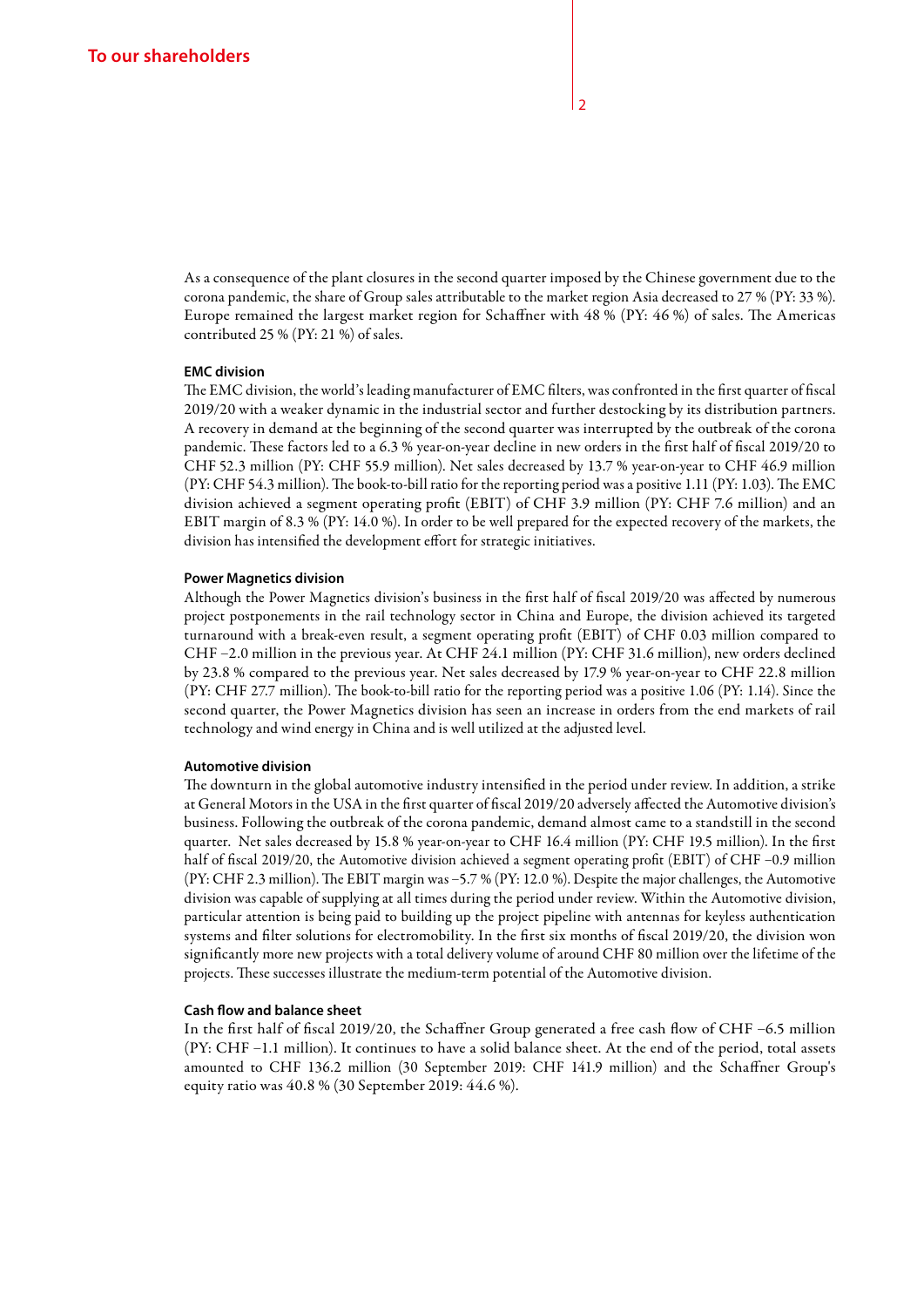#### **Outlook**

The corona pandemic will continue to have a negative impact on global supply chains and the demand in the coming months. The overall impact on the sales and results of the Schaffner Group cannot be assessed accurately at this time. For this reason, the Schaffner Group is refraining from issuing guidance for fiscal 2019/20. Schaffner continues to consistently execute the program of measures and can thereby build on a solid balance sheet. In addition, the systematic further development of strategic projects, particularly in the fields of smart grids, lighting, and electromobility, will form the basis for the Group to be well prepared for the expected upswing.

Luterbach, 7 May 2020

Urs Kaufmann **Marc Aeschlimann** 

forden

Chairman of the Board Chief Executive Officer

As a result of rounding, minor variances in calculated sums and percentages are possible in this annual report.

In the interest of readability, this report may sometimes use language that is not gender neutral. Any gender-specific references should be understood to include masculine, feminine, and neuter as the context permits.

This English version of the Schaffner Group half-year report is a translation from German and is provided solely for readers' convenience. Only the German version is binding.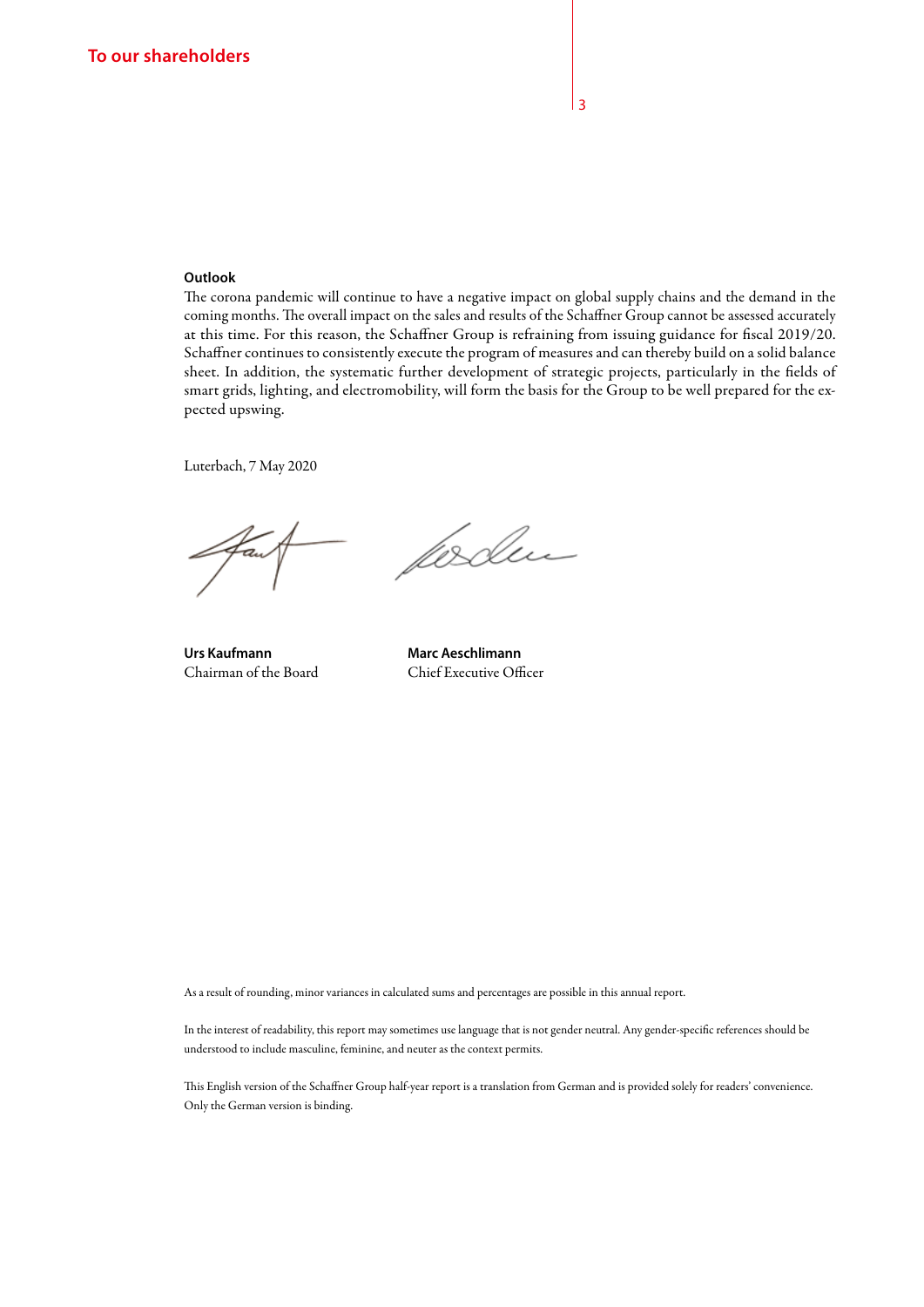# **Consolidated balance sheet**

| In CHF '000                                | 31.3.2020 | 30.9.2019 |
|--------------------------------------------|-----------|-----------|
| Intangible assets                          | 853       | 807       |
| Property, plant and equipment              | 33,880    | 34,605    |
| Other non-current financial assets         | 940       | 977       |
| Deferred tax assets                        | 8,885     | 8,632     |
| <b>Total non-current assets</b>            | 44,558    | 45,021    |
| Prepaid expenses and deferred income       | 2,898     | 912       |
| Inventories                                | 35,796    | 37,459    |
| Other current financial assets             | 1,124     | 1,469     |
| Other receivables                          | 2,511     | 2,266     |
| Trade receivables                          | 32,807    | 36,739    |
| Cash and cash equivalents                  | 16,497    | 18,013    |
| <b>Total current assets</b>                | 91,633    | 96,858    |
| <b>Total assets</b>                        | 136,191   | 141,879   |
|                                            |           |           |
| Exchange differences                       | $-21,073$ | $-15,882$ |
| Retained earnings                          | 25,943    | 27,329    |
| Treasury shares                            | $-311$    | $-800$    |
| Share premium                              | 30,285    | 31,912    |
| Share capital                              | 20,668    | 20,668    |
| Total shareholders' equity                 | 55,511    | 63,227    |
| Deferred tax liabilities                   | 653       | 510       |
| Non-current provisions                     | 4,045     | 4,214     |
| Non-current borrowings                     | 40,145    | 33,542    |
| <b>Total non-current liabilities</b>       | 44,843    | 38,266    |
| Accrued expenses                           | 8,078     | 8,712     |
| <b>Current provisions</b>                  | 932       | 1,138     |
| Other payables                             | 4,793     | 5,727     |
| Trade payables                             | 21,196    | 24,612    |
| Current borrowings                         | 838       | 197       |
| <b>Total current liabilities</b>           | 35,837    | 40,386    |
| <b>Total liabilities</b>                   | 80,680    | 78,652    |
| Total liabilities and shareholders' equity | 136,191   | 141,879   |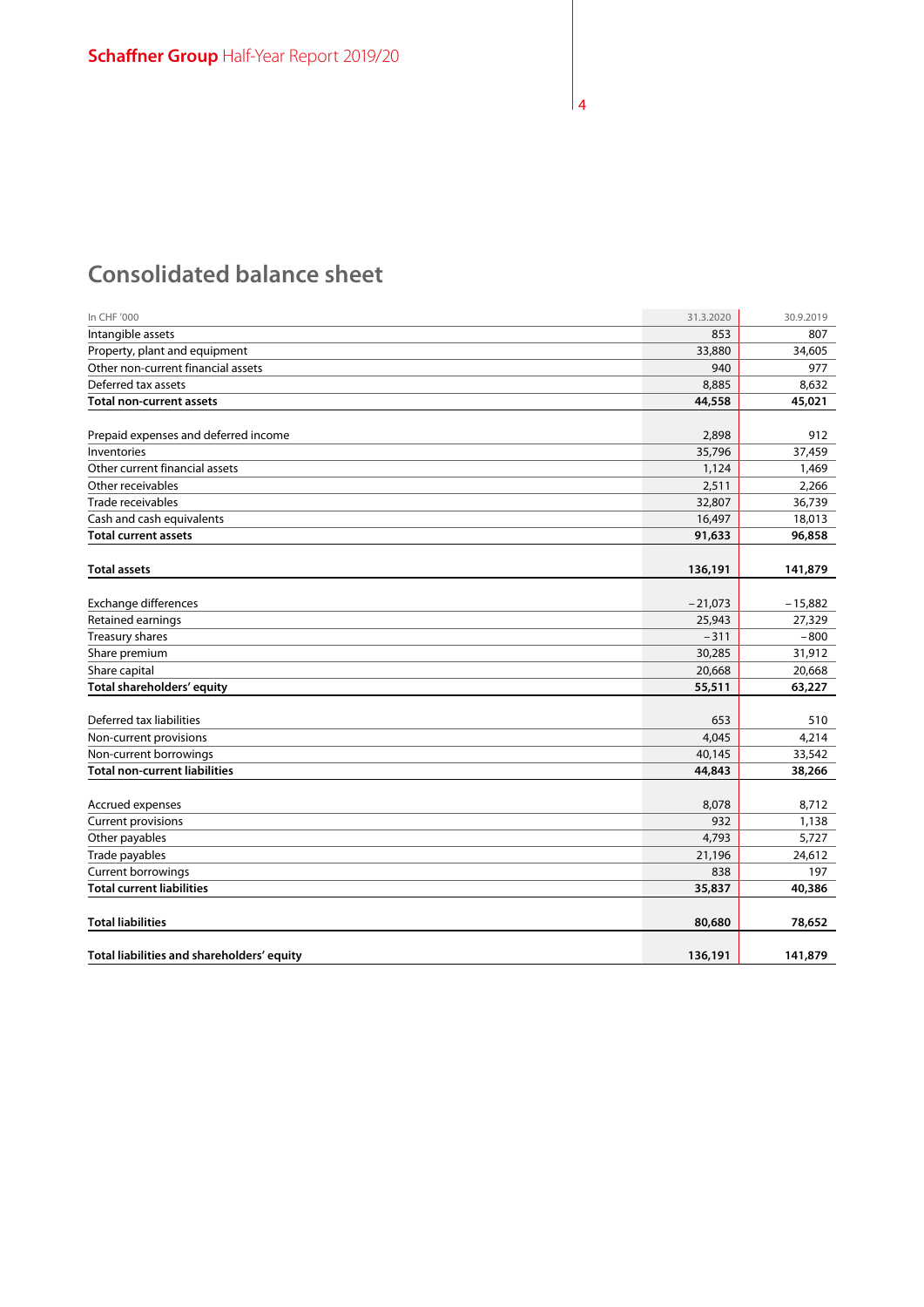# **Consolidated income statement**

| In CHF '000                        | H1 2019/20 | H1 2018/19 |
|------------------------------------|------------|------------|
| Net sales of goods and services    | 86,008     | 101,439    |
|                                    |            |            |
| Cost of sales                      | $-63,151$  | $-72,716$  |
| <b>Gross profit</b>                | 22,858     | 28,723     |
|                                    |            |            |
| Marketing and selling expense      | $-8,643$   | $-9,698$   |
| Research and development expense   | $-8,458$   | $-7,901$   |
| General and administrative expense | $-5,055$   | $-5,868$   |
| <b>Operating profit (EBIT)</b>     | 702        | 5,256      |
|                                    |            |            |
| <b>Financial result</b>            | 192        | $-904$     |
| Profit before tax (EBT)            | 894        | 4,352      |
|                                    |            |            |
| Income tax                         | $-338$     | $-848$     |
| Net profit for the period          | 556        | 3,504      |
|                                    |            |            |
| Earnings per share in CHF          |            |            |
| <b>Basic</b>                       | 0.88       | 5.52       |
| Diluted                            | 0.88       | 5.52       |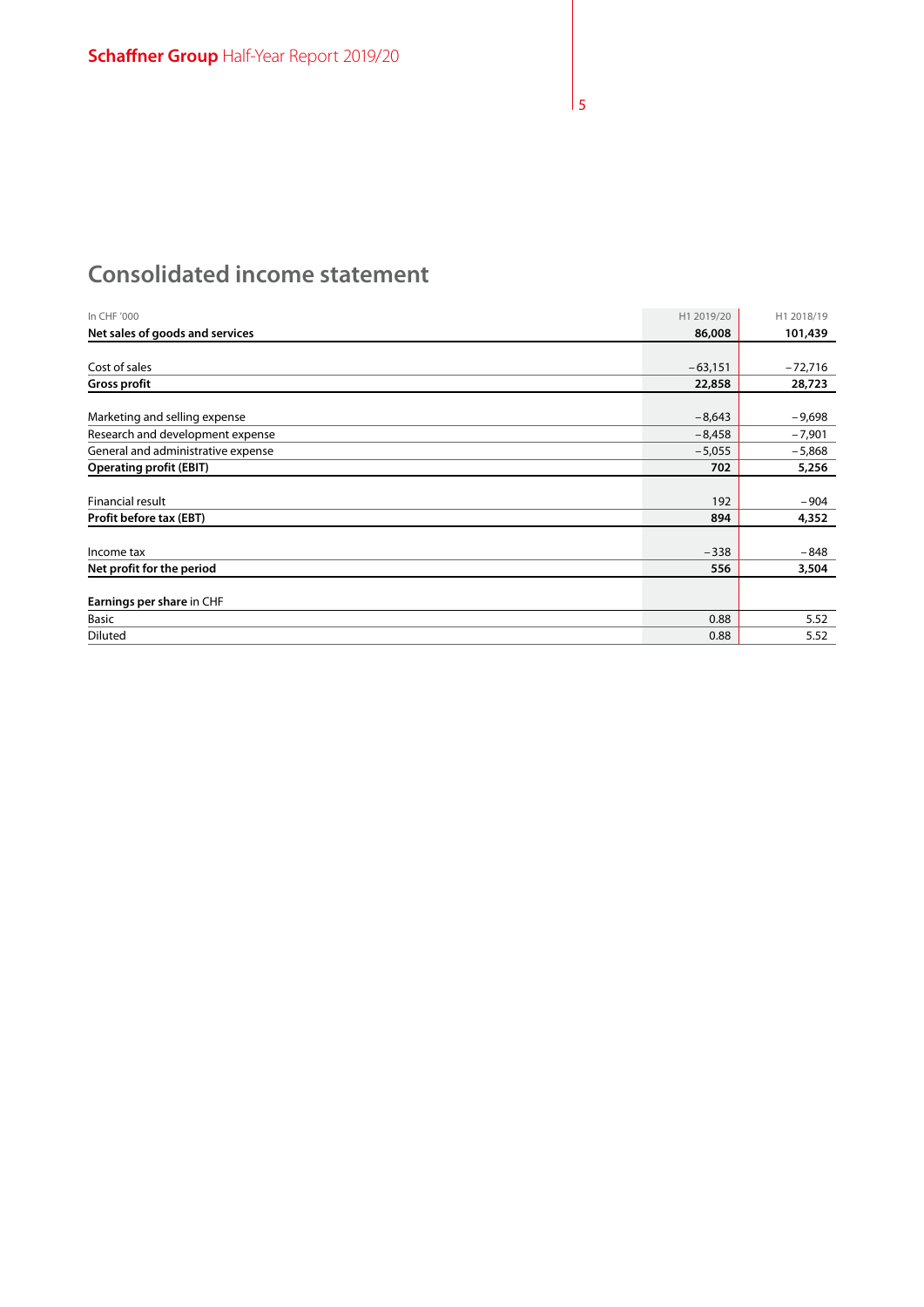# **Condensed consolidated cash flow statement**

| In CHF '000                                           | H1 2019/20 | H1 2018/19 |
|-------------------------------------------------------|------------|------------|
| Cash flow from operating activities                   | 313        | 3,317      |
|                                                       |            |            |
| Purchase of property, plant and equipment             | $-6,811$   | $-4,335$   |
| Purchase of intangible assets                         | $-207$     | $-189$     |
| Change in current financial assets                    | 329        | 1,928      |
| Other investing activities                            | 180        | 102        |
| Cash flow from investing activities                   | $-6,509$   | $-2,494$   |
|                                                       |            |            |
| Repayment of excess share premium                     | $-3,173$   | $-4,129$   |
| Changes in treasury shares                            | 340        | $-213$     |
| Proceeds from borrowings                              | 8,213      | 1,495      |
| Other financing activities                            | $-104$     | $-105$     |
| Cash flow from financing activities                   | 5,276      | $-2,952$   |
|                                                       |            |            |
| Effect of exchange rates on cash and cash equivalents | $-597$     | 327        |
| Change in cash and cash equivalents                   | $-1,516$   | $-1,802$   |
|                                                       |            |            |
| Cash and cash equivalents at 1 October                | 18,013     | 19,096     |
| Cash and cash equivalents at 31 March                 | 16,497     | 17,294     |

# **Consolidated statement of changes in equity**

|                                               | Share capital | Share    | Cumulative    | Retained | Treasury | Total share- |
|-----------------------------------------------|---------------|----------|---------------|----------|----------|--------------|
|                                               |               | premium  | exchange dif- | earnings | shares   | holders'     |
| In CHF '000                                   |               |          | ferences      |          |          | equity       |
| At 1 October 2018                             | 20,668        | 36,265   | $-16,886$     | 19,608   | $-637$   | 59,018       |
| Net profit for the period                     |               |          |               | 3,504    |          | 3,504        |
| Exchange differences                          |               |          | 2,003         |          |          | 2,003        |
| Treasury share transactions                   |               | $-224$   |               | $-442$   | 449      | $-217$       |
| Repayment of excess share premium             |               | -4,129   |               |          |          | $-4,129$     |
| Share option plans and restricted share plans |               |          |               | 691      |          | 691          |
| At 31 March 2019                              | 20,668        | 31,912   | $-14,883$     | 23,361   | -188     | 60,870       |
|                                               |               |          |               |          |          |              |
| At 1 October 2019                             | 20,668        | 31,912   | $-15,882$     | 27,329   | -800     | 63,227       |
| Net profit for the period                     |               |          |               | 556      |          | 556          |
| <b>Exchange differences</b>                   |               |          | $-5,191$      |          |          | $-5,191$     |
| Treasury share transactions                   |               | $-41$    |               |          | 489      | 448          |
| Repayment of excess share premium             |               | $-1,586$ |               | $-1,587$ |          | $-3,173$     |
| Share option plans and restricted share plans |               |          |               | $-356$   |          | $-356$       |
| At 31 March 2020                              | 20,668        | 30,285   | $-21,073$     | 25,943   | $-311$   | 55,511       |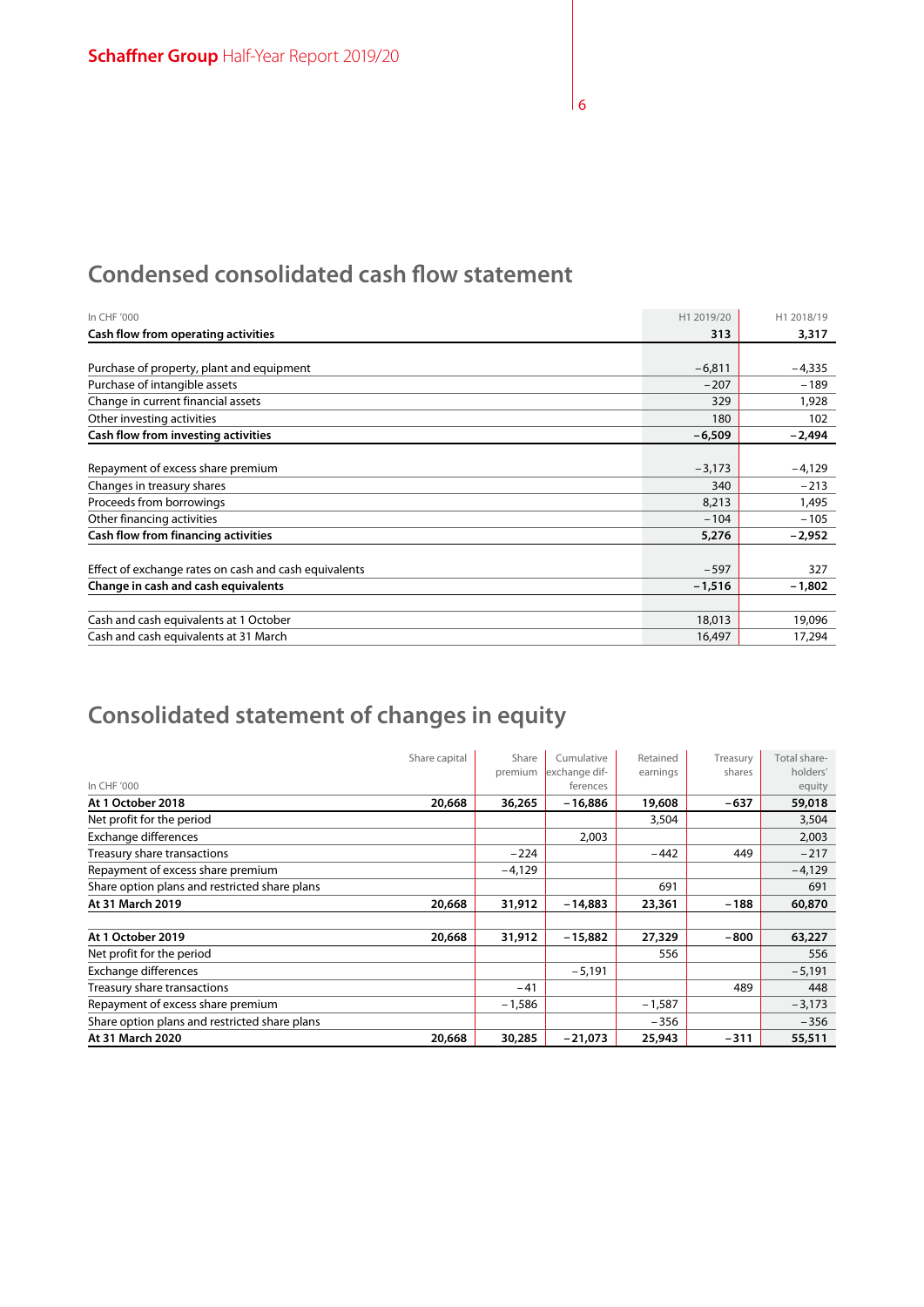### **Notes**

#### **1 Accounting policies**

The unaudited consolidated financial statements of the Schaffner Group for the first half of the fiscal year were prepared in accordance with Swiss GAAP FER 31 "Additional recommendations for listed companies." As these interim financial statements represent an update of the consolidated annual financial statements for the year that ended on 30 September 2020, they should be read in conjunction with those annual financial statements.

The consolidated financial statements for the six months that ended on 31 March 2020 were approved by the Board of Directors of Schaffner Holding AG on 5 May 2020 and released for publication.

#### **2 Change in accounting principles**

In the year under review, the Swiss GAAP FER accounting principles have not been changed.

#### **3 Operating segments**

The Schaffner Group consists of three reportable segments: Electromagnetic Compatibility, Power Magnetics and Automotive. They are the organizational units for which results are reported to the Executive Committee.

#### **Electromagnetic Compatibility (EMC)**

The EMC division develops and manufactures standard and custom components that protect power electronic systems from line interference (thus ensuring electromagnetic compatibility) and safeguard their reliable operation in power grids. In addition, the division's Power Quality business unit develops and manufactures active and passive filter solutions to assure the best quality of electric power. The key sales markets include energy-efficient drive systems, renewable energy, power supply systems for electronic devices, as well as machine tools and robotics.

#### **Power Magnetics (PM)**

The Power Magnetics division develops and manufactures components to ensure the reliable operation of power electronic systems, and builds customized high-performance transformers for demanding applications. Schaffner solutions deployed in solar inverters and converters in wind turbines safeguard high levels of energy conversion efficiency and assure optimum adaptation to electricity grids. Schaffner components are also integrated into compact, high-performance and energy-efficient locomotive drive systems, where they eliminate network interference from powerful motors.

#### **Automotive (AM)**

The Automotive division develops and manufactures components for keyless authentication systems and solutions for the drive trains of hybrid and electric vehicles. Working closely with leading automobile manufacturers and automotive suppliers, Schaffner engineers leverage their specialized EMC expertise to support customers in the development of new models.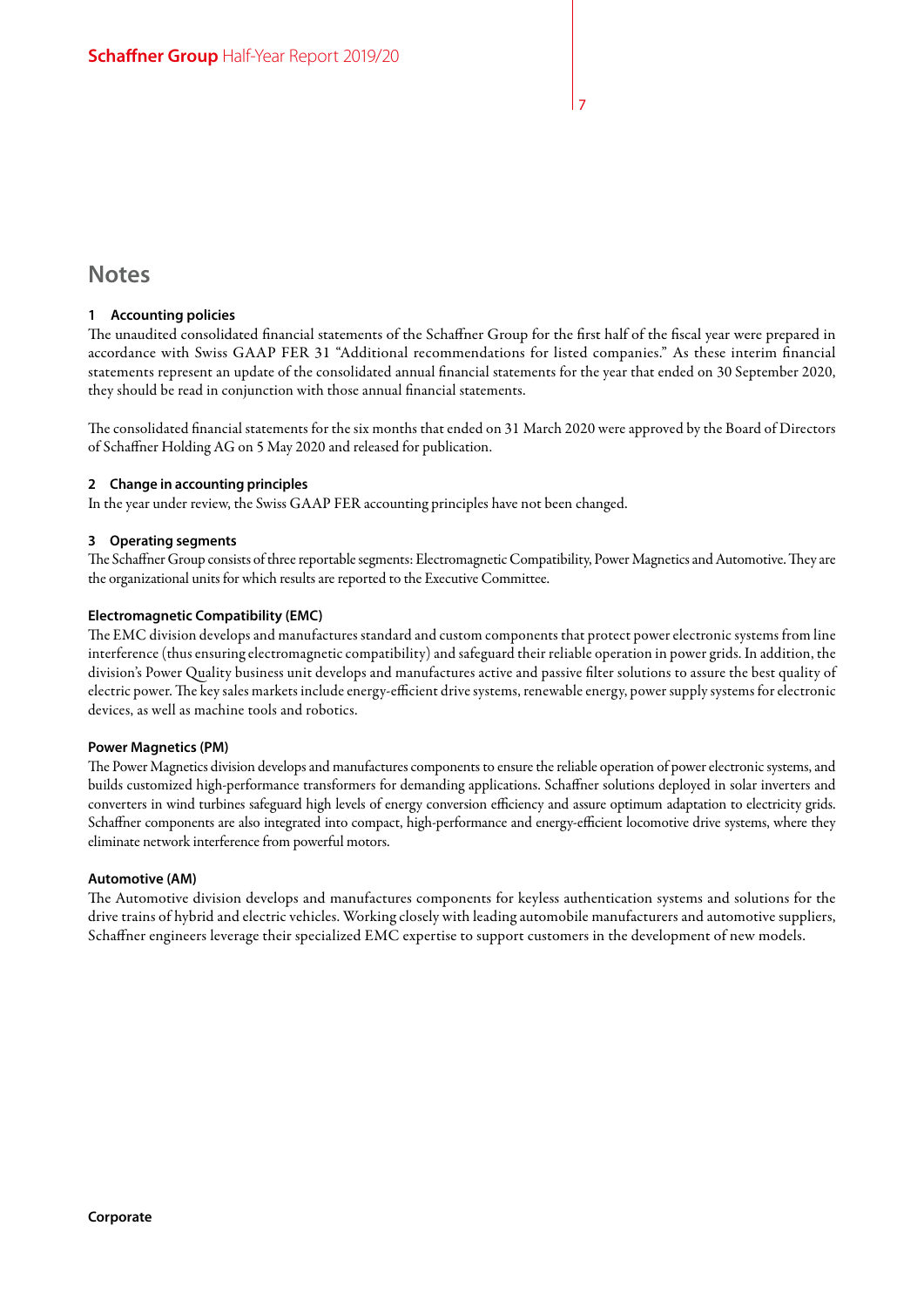The "Corporate" column comprises all costs for Group functions that cannot be allocated to a particular segment. These are primarily the expenses of Schaffner Holding AG.

No operating segments have been aggregated to form these reportable business segments. Segment profit or loss corresponds to the operating profit or loss of a segment.

| For the first six months of 2019/20 (1 October to 31 March) | EMC.   | PM     | AM     | Corporate | Group  |
|-------------------------------------------------------------|--------|--------|--------|-----------|--------|
| In CHF '000                                                 |        |        |        |           |        |
| Net sales                                                   | 46,855 | 22,761 | 16,392 |           | 86,008 |
| Segment profit/(loss) / operating profit (EBIT)             | 3,888  | 33     | $-941$ | $-2.278$  | 702    |
| Financial result                                            |        |        |        |           | 192    |
| Profit before tax (EBT)                                     |        |        |        |           | 894    |
| Income tax                                                  |        |        |        |           | $-338$ |
| Net profit for the period                                   |        |        |        |           | 556    |

| For the first six months of 2018/19 (1 October to 31 March) | EMC.   | <b>PM</b> | AM     | Corporate | Group   |
|-------------------------------------------------------------|--------|-----------|--------|-----------|---------|
| In CHF '000                                                 |        |           |        |           |         |
| Net sales                                                   | 54,264 | 27,714    | 19,461 |           | 101,439 |
| Segment profit/(loss) / operating profit (EBIT)             | 7.573  | $-1,981$  | 2,334  | $-2.670$  | 5,256   |
| <b>Financial result</b>                                     |        |           |        |           | $-904$  |
| Profit before tax (EBT)                                     |        |           |        |           | 4,352   |
| Income tax                                                  |        |           |        |           | $-848$  |
| Net profit for the period                                   |        |           |        |           | 3,504   |

#### **4 Seasonality**

The Schaffner Group does not operate in industries with significant seasonal or cyclical variation in total sales over the fiscal year. Since major public holidays such as Chinese New Year and Christmas fall in the first half of the fiscal year, experience has shown that, factoring out economic influences, higher sales are usually generated in the second half of the year.

Income tax is recognized based on the best estimate of the weighted average annual income tax rate expected for the full fiscal year.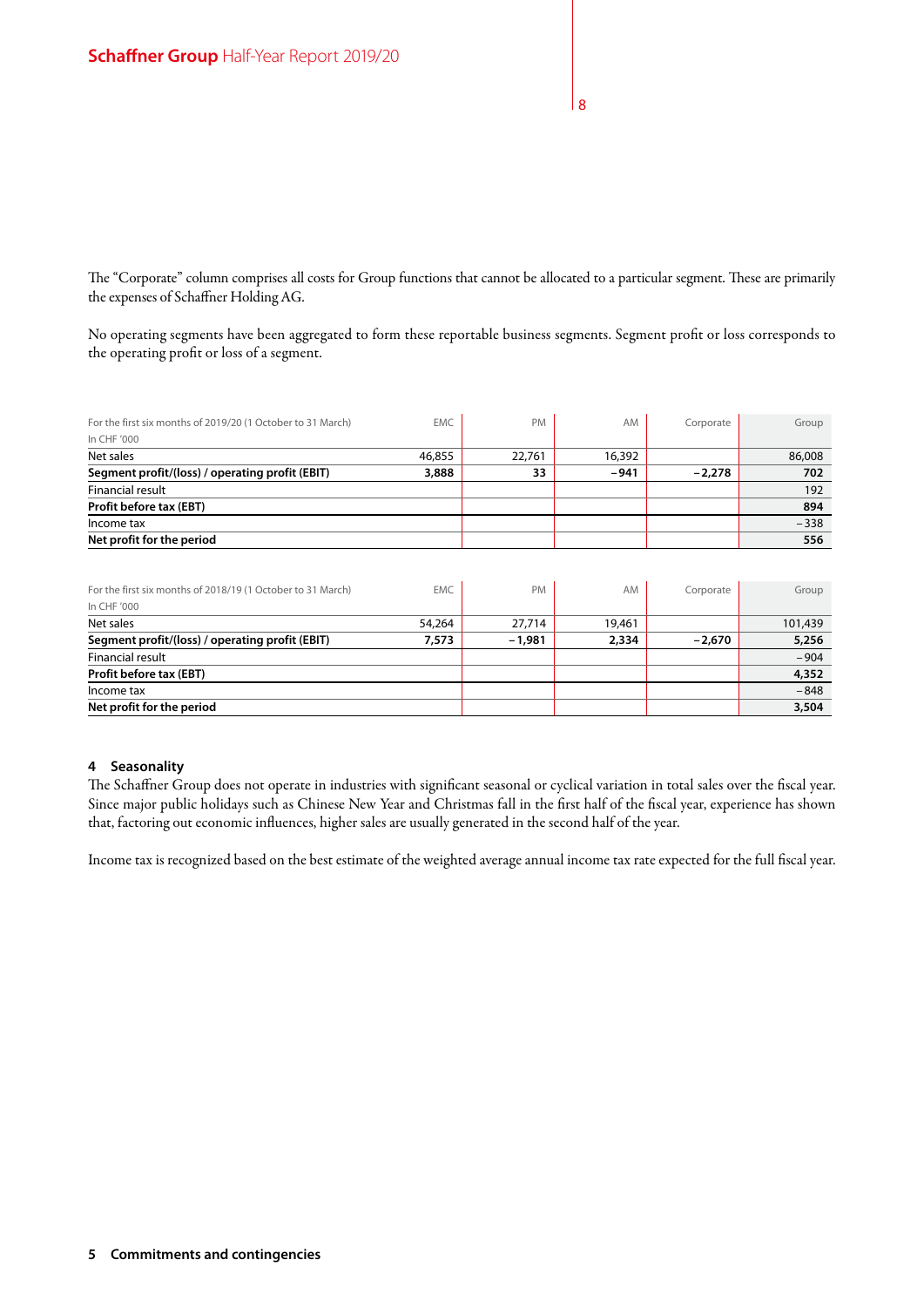At 31 March 2020, the Group had commitments to purchase property, plant and equipment in the amount of CHF 3.0 million (30 September 2019: CHF 4.3 million). These mainly include obligations in connection with the extension of our production plant in Thailand.

The contingent liabilities, described in the notes to the last consolidated financial statements, did not change significantly in the current financial year.

#### **6 Foreign currencies**

The following exchange rates were applied in the translation of foreign currencies:

|                   |                   |           | Balance sheet |            | Income statement |
|-------------------|-------------------|-----------|---------------|------------|------------------|
|                   |                   | 31.3.2020 | 30.9.2019     | H1 2019/20 | H1 2018/19       |
| Country or region | Currency          | In CHF    | In CHF        | In CHF     | In CHF           |
| China             | CNY<br>100        | 13.61     | 13.93         | 13.94      | 14.60            |
| EU                | <b>EUR</b><br>100 | 105.84    | 108.57        | 107.94     | 113.23           |
| Hungary           | <b>HUF</b><br>100 | 0.29      | 0.32          | 0.32       | 0.35             |
| Thailand          | THB<br>100        | 2.95      | 3.25          | 3.16       | 3.10             |
| <b>USA</b>        | USD<br>100        | 96.64     | 99.52         | 97.60      | 99.51            |

#### **7 Distribution to shareholders**

As decided by the Annual General Meeting of Schaffner Holding AG on 14 January 2020, a distribution of CHF 5.00 per share for fiscal year 2018/19 was made to the shareholders. The repayment of excess share premium is divided into an ordinary dividend of CHF 2.50 and a distribution of CHF 2.50 from additional paid-in capital (exempted from Swiss anticipatory tax) per share.

#### **8 Events after the balance sheet date**

On 31 January 2020, the World Health Organisation (WHO) identified the spread of COVID-19 (the so-called "coronavirus") as an international public health emergency. Subsequently, on 11 March 2020, the coronavirus was declared a pandemic due to its rapid spread. The affected countries defined various measures to reduce the spread of the virus.

In order to limit the negative effects of the corona pandemic while maintaining its supply capability, the Schaffner Group immediately initiated a program of measures. These include short-time work, structural and capacity adjustments at plants and overheads, the postponement of renewal investments, and strict cost management.

The continuation of operations is carried out in strict compliance with hygiene and clearance rules, other official directives, and the Group's own precautionary measures. Protecting the health of employees is a top priority for the Schaffner Group.

The measures to combat the corona pandemic in the individual countries and the measures defined internally by the Schaffner Group that were introduced after 31 March 2020 are classified as "non-adjusting" events and did not require any adjustment in the half-year financial statements.

Given the current uncertainty regarding the duration and extent of the corona pandemic, the Schaffner Group cannot predict how its current or any future measures will effectively influence the impact of the corona pandemic on its operations.